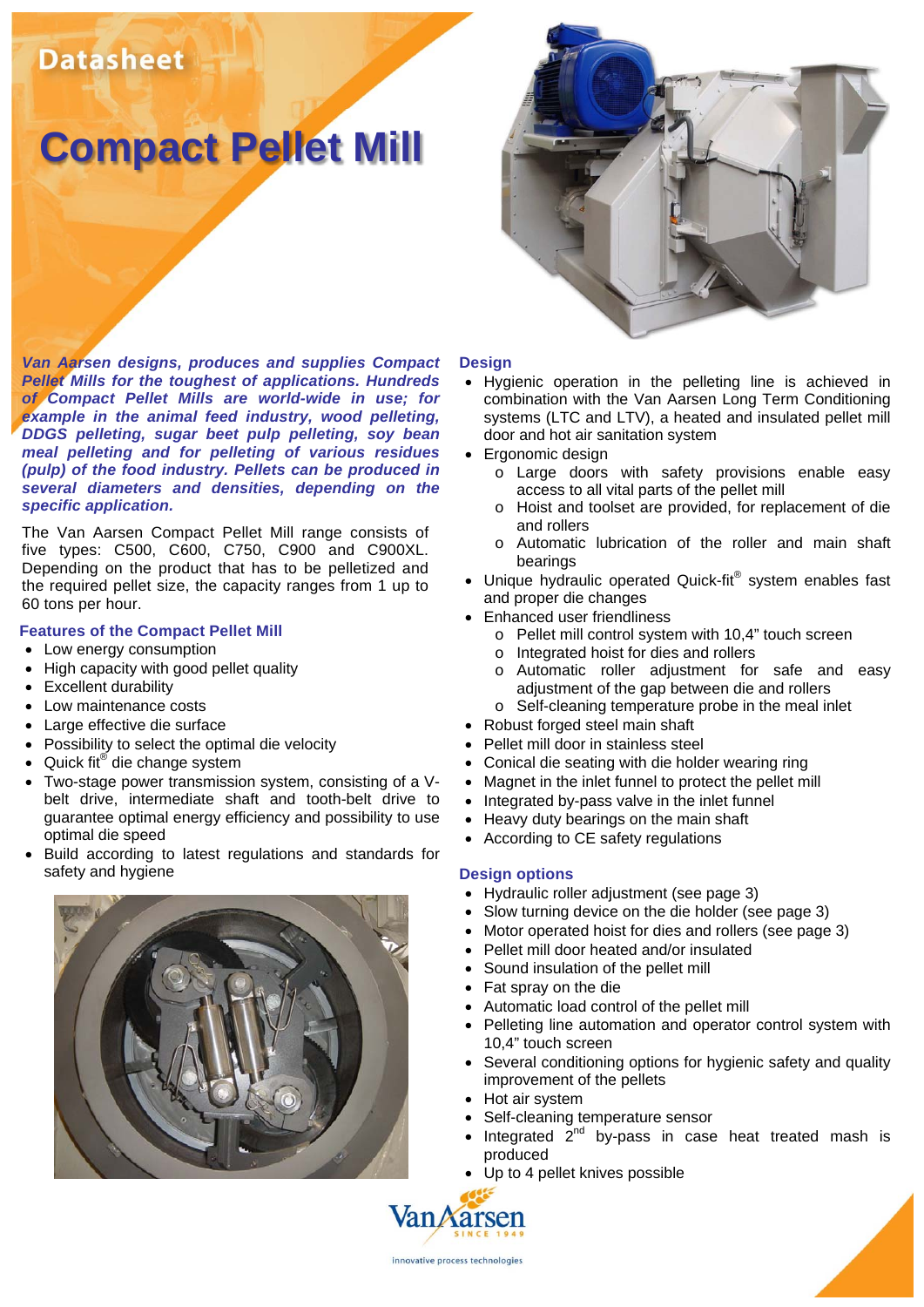

|                                            |                       | <b>C500</b>    | C600           | C750            | C900                    | <b>C900XL</b>   |  |
|--------------------------------------------|-----------------------|----------------|----------------|-----------------|-------------------------|-----------------|--|
| Die<br>Inside diameter                     | 500<br>m <sub>m</sub> |                | 600            | 750             | 900                     | 900             |  |
| Pelleting width                            | 190<br>m <sub>m</sub> |                | 225            | 250             | 175 / 225 / 275         | 325             |  |
| $\overline{\text{cm}^2}$<br>Pelleting area |                       | 2.985          | 4.220          | 5.890           | 4.948 / 6361 / 7.775    | 9.189           |  |
| Velocity at 50 Hz<br>m/s                   |                       | 4.7/6.0/6.7    | 4.9/6.2/7.4    | 5.1/5.8/6.2/7.7 | 4.7/5.3/6.7/7.0/8.4/9.4 | 7.0/8.4/9.4     |  |
| Velocity at 60 Hz<br>m/s                   |                       | 5.6/7.2/8.0    | 5.9/7.5        | 6.1/6.9/7.4     | 6.4/7.1/8.0/8.5         | 6.4/7.1/8.0/8.5 |  |
| <b>Rollers</b><br>Quantity                 |                       | $\overline{2}$ | $\overline{2}$ | 2               | 2                       | 2.              |  |
| <b>Diameter</b>                            | mm                    | 240            | 285            | 360             | 435                     | 435             |  |
| <b>Main motor</b>                          |                       |                |                |                 |                         |                 |  |
| 1500 rpm. - 50 Hz                          | <b>kW</b>             | 75/90/110/132  | 110/132/160    | 132/160/200/250 | 200/250/315/355         | 315/355/400     |  |
| 1800 rpm. - 60 Hz                          | kW                    | 86/103/126     | 126/152        | 152/184/230     | 230/285/360             | 285/360/405     |  |
| <b>Weight</b> (static/dynamic)             | kg                    | 4.600 / 7.130  | 5.600 / 8.150  | 7.645 / 11.210  | 10.500 / 16.000         | 11.250 / 17.000 |  |



#### *Motor operated hoist*

- Reduces the downtime for changing dies and rollers
- Can also be used to position the main shaft after a shear pin breakage

#### *Remark:*

The C900 and C900XL pellet mill are standard equipped with a motor operated hoist



# *Slow turning device*

- Reduces the downtime for changing the die to a minimum
- Used to position the die holder for alignment with the die, enabling easy and fast mounting of the die



# *Hydraulic roller adjustment*

- Enables easy finding the right roller gap with just the touch of a **button**
- Enables the operator to adjust the roller gap, even when the pellet mill is in operation

# *Remark:*

By using the right roller gap, the die and roller lifetime can be increased, while also achieving a higher pellet quality